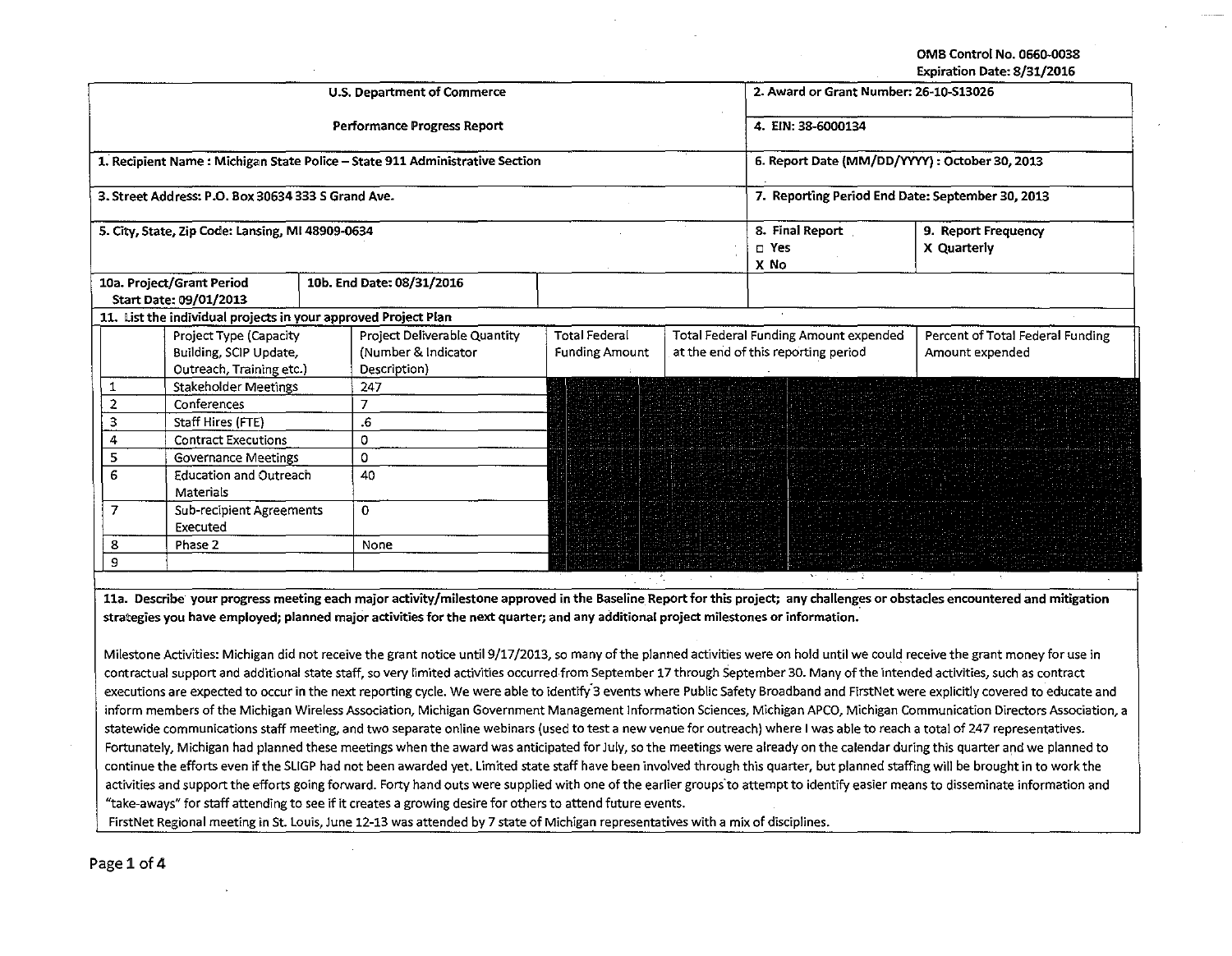11b. If the project team anticipates requesting any changes to the approved Baseline Report in the next quarter, describe those below. Note that any substantive changes to the Baseline Report must be approved by the Department of Commerce before implementation.

With the delayed award many of our planned efforts, specifically contract executions are delayed as we scramble to use limited resources until contractual staff can be brought on to aide in monthly status to the workgroups, and development of outreach materials and venues. Given the fact that this next quarter covers two major holidays we may see a ripple effect across some of our planned outreach efforts until contractual staff are back in place. We expect this to be resolved and no longer an issue by the third reporting cycle allowing the State of Michigan to move forward with expected deliverables as planned.

llc. Provide cmy other information that would be useful to NTIA as it assesses this project's progress.

As this quarter was very short (award to end of quarter for Michigan), very few activities other than outreach were able to be engaged. We still see a ripple into the next quarter as the state worked to identify the in-kind match tracking mechanisms prior to actual fiduciary sign-off for the grant award (October 17, 213).

lld. Describe any success stories or best practices you have identified. Please be as specific as possible.

Webinars may be a useful tool for geographically diverse staff, but will not work for all people to engage in an education and outreach effort.

12. Personnel

12a. If the project is not fully staffed, describe how any lack of staffing may impact the project's time line and when the project will be fully staffed.

As identified previously, as the award to end of quarter was very short no additional staff were brought in and a lapse was created between contractual staffing we had in place to the actual award to the state, where our state dollars ran out supporting the contractor prior to SLIGP award to retain the contractor. This will be an impact if the state must start over with new contractual staff to support Michigan's Public Safety Broadband Program.

12b. Staffing Table

| Job Title      | FTE %                                                                                                   | Project(s) Assigned                                                              | Change                |  |
|----------------|---------------------------------------------------------------------------------------------------------|----------------------------------------------------------------------------------|-----------------------|--|
| <b>SWIC</b>    |                                                                                                         | Provide oversight of all SLIGP project activities and outreach/education efforts | Started work on SLIGP |  |
| Grant Director | Provide oversight of all grant fiduciary activities and reporting requirements for the<br>.10<br>state. |                                                                                  | Started work on SLIGP |  |
|                |                                                                                                         | Add Row<br>Remove Row                                                            |                       |  |

|  | 13. Subcontracts (Vendors and/or Subrecipients) |  |
|--|-------------------------------------------------|--|
|  |                                                 |  |

13a. Subcontracts Table -Include all subcontractors. The totals from this table must equal the "Subcontracts Total" in Question 14f.

| Name | Subcontract Purpose | Type             | RFP/RFQ | Contract | Start | End  | Total Federal          | Total Matching         | Project and % Assigned |
|------|---------------------|------------------|---------|----------|-------|------|------------------------|------------------------|------------------------|
|      |                     | (Vendor/Subrec.) | Issueg  | Executed | Date  | Date | <b>Funds Allocated</b> | <b>Funds Allocated</b> |                        |
|      |                     |                  | (N/N)   | (Y/N)    |       |      |                        |                        |                        |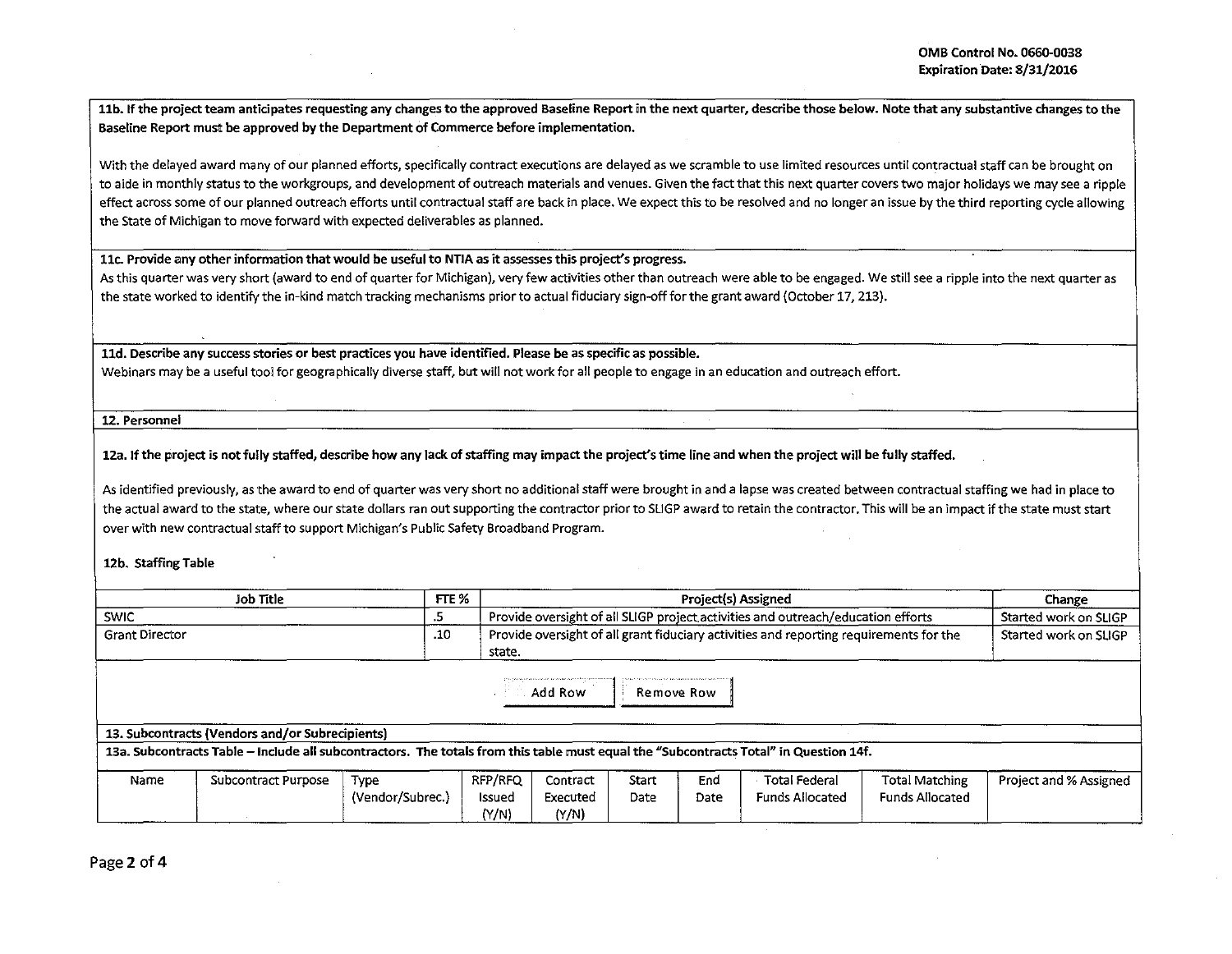## OMB Control No. 0660-0038 Expiration Date: 8/31/2016

| Cynergyze                                                                                                                                                                                                                                                                                                                                                                            | Outreach and<br>Education - webinar |                                                                             | vendor                                | N | N                          | 09/17/2<br>013        | 09/30/<br>2013                                | \$0                                     | \$8,880 |                          |  |  |
|--------------------------------------------------------------------------------------------------------------------------------------------------------------------------------------------------------------------------------------------------------------------------------------------------------------------------------------------------------------------------------------|-------------------------------------|-----------------------------------------------------------------------------|---------------------------------------|---|----------------------------|-----------------------|-----------------------------------------------|-----------------------------------------|---------|--------------------------|--|--|
| Add Row<br>Remove Row                                                                                                                                                                                                                                                                                                                                                                |                                     |                                                                             |                                       |   |                            |                       |                                               |                                         |         |                          |  |  |
|                                                                                                                                                                                                                                                                                                                                                                                      |                                     | 13b. Describe any challenges encountered with vendors and/or subrecipients. |                                       |   |                            |                       |                                               |                                         |         |                          |  |  |
| State funding expired at end of State fiscal year (September 30, 2013), so contractual staff were let go until SLIGP funds are accessible to bring contractual resources back to support<br>the program. The vendor was leveraged from an existing contract vehicle, so no new contract was executed, simply a change order that added the new activities and the vendor<br>partner. |                                     |                                                                             |                                       |   |                            |                       |                                               |                                         |         |                          |  |  |
|                                                                                                                                                                                                                                                                                                                                                                                      | 14. Budget Worksheet                |                                                                             |                                       |   |                            |                       |                                               |                                         |         |                          |  |  |
| Columns 2, 3 and 4 must match your current project budget for the entire award, which is the SF-424A on file.<br>Only list matching funds that the Department of Commerce has already approved.                                                                                                                                                                                      |                                     |                                                                             |                                       |   |                            |                       |                                               |                                         |         |                          |  |  |
| Project Budget Element (1)                                                                                                                                                                                                                                                                                                                                                           |                                     | <b>Federal Funds</b><br>Awarded (2)                                         | <b>Approved Matching</b><br>Funds (3) |   | <b>Total Budget</b><br>(4) |                       | <b>Federal Funds</b><br>Expended (5)          | Approved Matching Funds<br>Expended (6) |         | Total Funds Expended (7) |  |  |
| a. Personnel Salaries                                                                                                                                                                                                                                                                                                                                                                |                                     | \$793,042                                                                   | S442,167                              |   | \$1,235,209                |                       | \$0                                           | \$2592                                  |         | \$2592                   |  |  |
| b. Personnel Fringe Benefits                                                                                                                                                                                                                                                                                                                                                         |                                     | \$604,423                                                                   | \$298,997                             |   | \$903,420                  |                       | \$0                                           | \$2047                                  |         | \$2047                   |  |  |
| c. Travel                                                                                                                                                                                                                                                                                                                                                                            |                                     | \$469,368                                                                   | \$0                                   |   | \$469,368                  |                       | \$1405                                        | \$2966                                  |         | \$4371                   |  |  |
| d. Equipment                                                                                                                                                                                                                                                                                                                                                                         |                                     | 50 <sub>2</sub>                                                             | \$0                                   |   | 50                         |                       | S <sub>0</sub>                                | 0                                       |         |                          |  |  |
| e. Materials/Supplies                                                                                                                                                                                                                                                                                                                                                                |                                     | S11,918                                                                     | \$14,600                              |   | \$26,518                   |                       | \$0                                           | 0                                       |         |                          |  |  |
| f. Subcontracts Total                                                                                                                                                                                                                                                                                                                                                                |                                     | \$1,418,136                                                                 | \$56,160                              |   | \$1,474,296                |                       | \$0                                           | \$8,880                                 |         | \$8,880                  |  |  |
| g. Other                                                                                                                                                                                                                                                                                                                                                                             |                                     | \$50,130                                                                    | \$25,650                              |   | \$75,780                   |                       | \$0                                           | $\Omega$                                |         |                          |  |  |
| h. Total Costs                                                                                                                                                                                                                                                                                                                                                                       |                                     | \$3,347.017                                                                 | \$837,574                             |   | \$4,184,591                |                       | S1405                                         | \$16,485                                |         | \$17,890                 |  |  |
| i. % of Total                                                                                                                                                                                                                                                                                                                                                                        |                                     | 80%                                                                         | 20%                                   |   | 100%                       |                       | 8.5%                                          | 91.5%                                   |         | 100%                     |  |  |
| 15. Certification: I certify to the best of my knowledge and belief that this report is correct and complete for performance of activities for the purpose(s) set forth in the award<br>documents.                                                                                                                                                                                   |                                     |                                                                             |                                       |   |                            |                       |                                               |                                         |         |                          |  |  |
| 16a. Typed or printed name and title of Authorized Certifying Official                                                                                                                                                                                                                                                                                                               |                                     |                                                                             |                                       |   |                            |                       | 16d. Email Address                            |                                         |         |                          |  |  |
| Laura Blastic, SLIGP Program Manager, Department of Technology, Management &<br>Budget (DTMB), Center for Shared Solution (CSS)                                                                                                                                                                                                                                                      |                                     |                                                                             |                                       |   |                            | blasticl@michigan.gov |                                               |                                         |         |                          |  |  |
| 16b. Signature of Authorized Certifying Official                                                                                                                                                                                                                                                                                                                                     |                                     |                                                                             |                                       |   |                            |                       | 16e. Date Report Submitted (month, day, year) |                                         |         |                          |  |  |
|                                                                                                                                                                                                                                                                                                                                                                                      |                                     |                                                                             |                                       |   |                            |                       | November 25, 2013                             |                                         |         |                          |  |  |

According to the Paperwork Reduction Act, as amended, no persons are required to respond to a collection of information unless it displays a currently valid OMB control number. Public reporting burden for this collection of information is estimated to average 10 hours per response for the application process, including time for reviewing instructions, searching existing data

 $\mathcal{A}^{\pm}$ 

 $\sim$